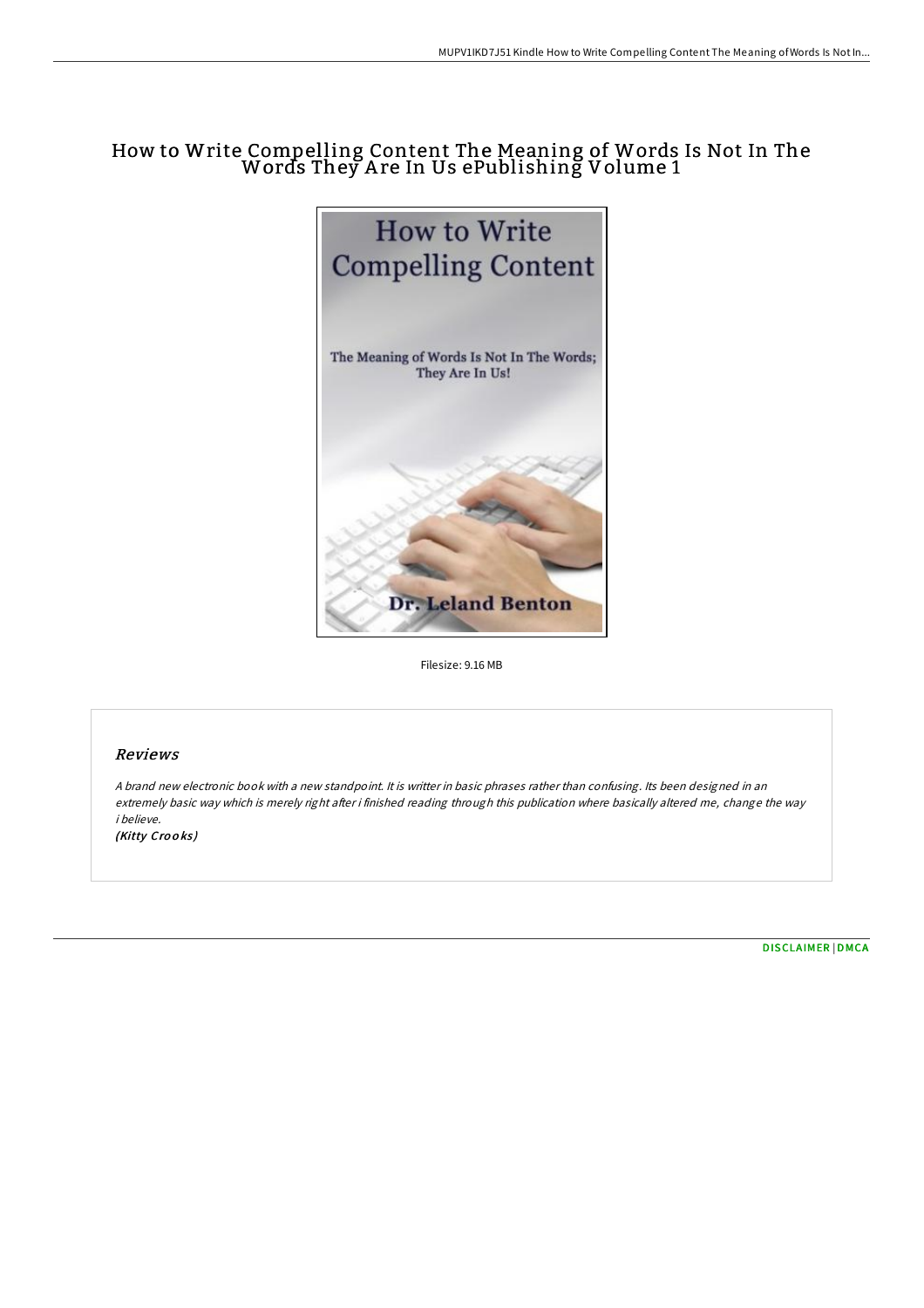### HOW TO WRITE COMPELLING CONTENT THE MEANING OF WORDS IS NOT IN THE WORDS THEY ARE IN US EPUBLISHING VOLUME 1



To download How to Write Compelling Content The Meaning of Words Is Not In The Words They Are In Us ePublishing Vo lume 1 eBook, remember to access the hyperlink under and download the ebook or have access to additional information which are related to HOW TO WRITE COMPELLING CONTENT THE MEANING OF WORDS IS NOT IN THE WORDS THEY ARE IN US EPUBLISHING VOLUME 1 book.

CreateSpace Independent Publishing Platform. Paperback. Book Condition: New. This item is printed on demand. Paperback. 80 pages. Dimensions: 9.0in. x 6.0in. x 0.2in.Advice and How To How to Write Compelling Content is an adventure into words and strategy. This book encompasses how to write compelling content, writing content, content creation, content curation, freelance writing, content marketing, and content strategy. It is designed for writers of all types and genres and opens the mind to different strategies of delivering compelling content written in a concise and articulate manner. Content is what sells; content is what captures a persons attention and causes them to act. It is not what you write on the page; it is what you write on the readers heart. The meaning of words is not in the words; they are in us and because of this fact, words have different perceived meanings depending on the audience you are addressing. Learn how to be a more effective writer with your work sought after by advertisers and publishers. Learn how to write compelling content today! TABLE OF CONTENTS DISCLAIMER AND TERMS OF USE AGREEMENT: Introduction The Meaning of Words Is Not In The Words; They Are In Us Chapter 1 Belief Systems, Fantasies and Visions Chapter 2 The Meaning of Words Lie in the Feelings; Not in the Words! Chapter 3 Words Create Instant Pictures That Create Worlds Chapter 4 The Mind Works by the Ear Chapter 5 Positioning: The Battle of the Mind to Embrace a Vision or Dream Chapter 6 Vision versus Fantasy Chapter 7 Nothing External Will Brand the Human Heart Chapter 8 Conclusion and Summation I Have a Special Gift for My Readers Meet the Author This item ships from La Vergne,TN. Paperback.

B Read How to Write Compelling Content The Meaning of Words Is Not In The Words They Are In Us [ePublishing](http://almighty24.tech/how-to-write-compelling-content-the-meaning-of-w.html) Vo lume 1 Online

B Download PDF How to Write Compelling Content The Meaning of Words Is Not In The Words They Are In Us [ePublishing](http://almighty24.tech/how-to-write-compelling-content-the-meaning-of-w.html) Vo lume 1